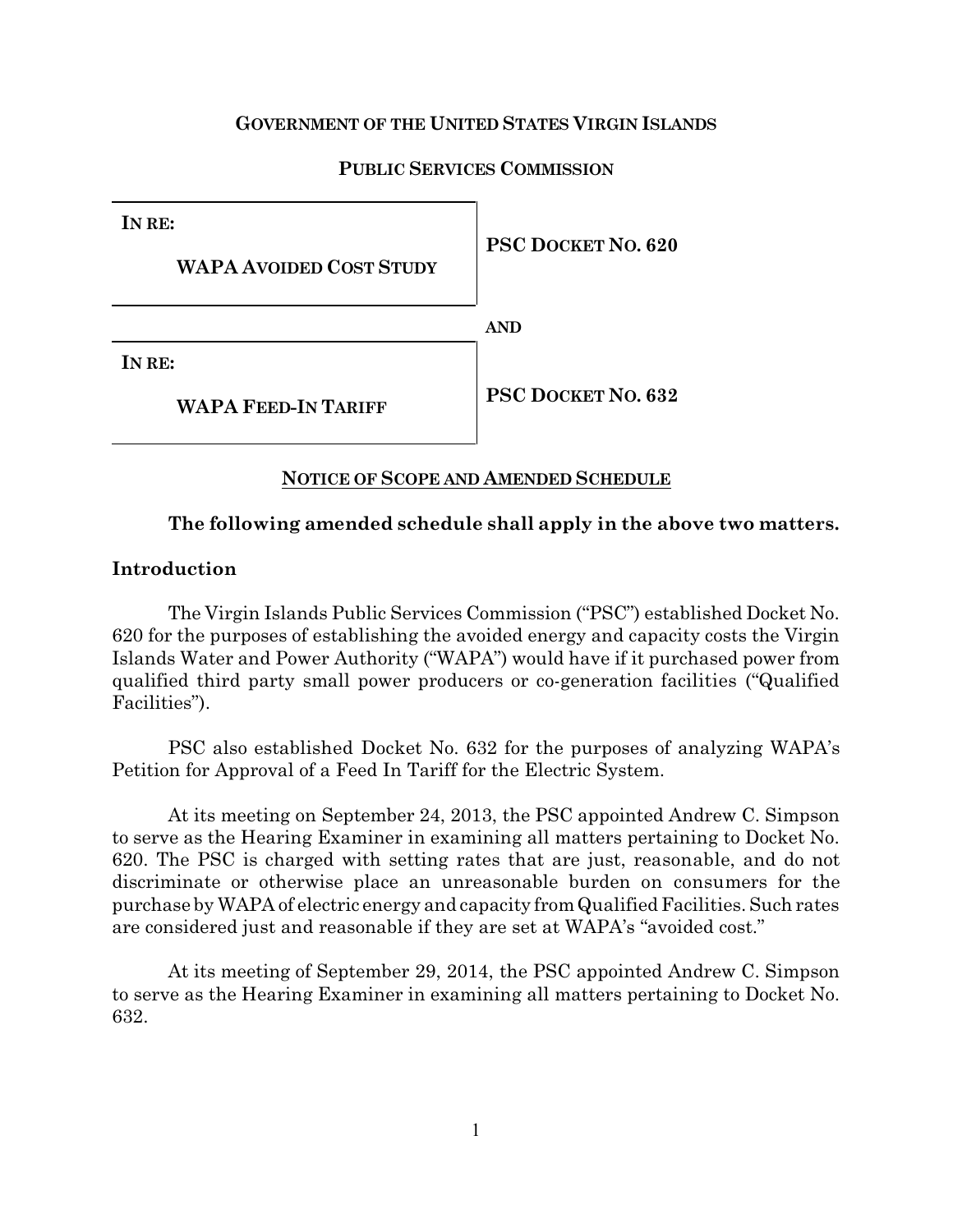#### **Preliminary Statement of Scope**

The scope of the examination for Docket 620 shall be for the purposes of receiving evidence and making recommendations to the PSC, based upon that evidence, as to (a) the factors the PSC should consider in determining WAPA's avoided costs and (b) the rates that PSC should adopt for WAPA's purchases of electricity and capacity from Qualified Facilities. Because WAPA has indicated that its Integrated Resource Plan ("IRP") is an important factor in analyzing the Avoided Cost Rate, the scope necessarily includes the IRP as well (to the extent that it is a factor in considering the Avoided Cost Rate).

The scope of the examination for Docket No. 632 shall be for the purposes of receiving evidence and making recommendations to the PSC, based upon that evidence, regarding WAPA's petition for approval of a Feed In Tariff and recommendations as to the rates at which qualified renewable energy producers will be compensated when they sell power back to WAPA.

Because of the inter-related nature of the two dockets, and in the interests of efficiency, it is the Hearing Examiner's intention to proceed with the two dockets on parallel schedules. Prior to the point of scheduling public hearings on each docket, the Hearing Examiner will entertain suggestions from the participants as to whether the hearings on the two dockets should be consolidated or proceed separately (with a separate record created for each rather than a consolidated record).

#### **Schedule**

The schedule below reflects the intent of the Hearing Examiner to follow the existing Virgin Islands Rules and Regulations found at 30 V.I.R.R. §§11-31 and 11-42. The Hearing Examiner sees no compelling need to waive these rules as provided by 30 V.I.R.R. §§11-92. Unless otherwise modified by the Hearing Examiner, the following schedule shall apply to this docket:

- 1. WAPA filed its Avoided Cost Report on **February 29, 2016.**
- 2. WAPA filed its 2016 IRP with the PSC on our about **December 14, 2016.**
- 3. The Hearing Examiner is in possession ofthe 2016 IRP, which bears an indication that itis "Draft Report Revision 3" but which the Hearing Examiner understands is intended to serve as the final IRP. If this is not the final report, WAPA shall provide the Hearing Examiner with the final report **immediately.**
- 4. By **June 30, 2017**, PSC staff shall send copies of this Order to (a) any person or entity that has requested information about WAPA's avoided cost rates; (b) any person or entity that has applied to be a QF; (c) any person or entity known to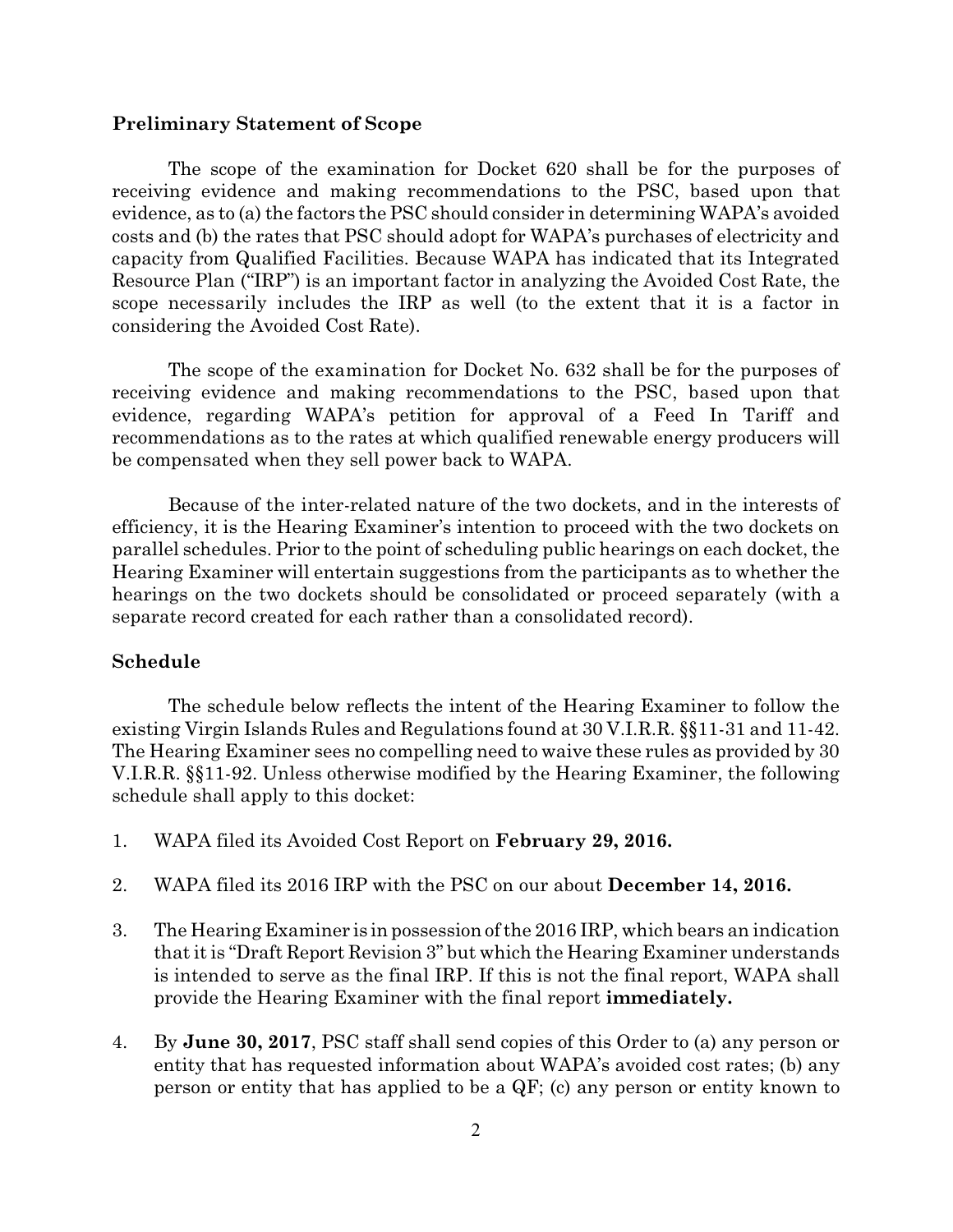PSC staff to be interested in becoming a QF and (d) any person or entity that has requested information about WAPA's Feed In Tarrif. If an individual or entity expresses an interest in WAPA's avoided cost rates or the Feed In Tariff after June 30, 2017, staff shall endeavor to give such individual or entity a copy of this Order with reasonable dispatch.

- 5. PSC staff shall also give/publish any other notice of this Order as required by statute or regulation by **June 30, 2017**.
- 6. Any QF or potential QF, may intervene (subject to objection by WAPA) in Docket No. 620 by filing a Notice of Appearance on or before **July 14, 2017.** Any person interested in WAPA's Feed In Tariff may intervene in Docket No. 632 (subject to objection by WAPA) by filing a Notice of Appearance on or before **July 14, 2017.** Requests for intervention after July 14, 2017 must be by motion and leave of the Hearing Examiner. An order authorizing such intervention may include a limitation upon the intervenor's right to participate in discovery so that the proceedings are not delayed.
- 7. WAPA shall file an objection to the intervention of any entity on or before **August 15, 2017**. The objection shall be in the form of a memorandum with points of legal authority setting forth the legal basis for the objection. An intervenor that is the subject of such objection shall file an opposition to the objection with points of legal authority setting forth the legal basis supporting its intervention by **August 25, 2017**. Unless requested by the Hearing Examiner, there shall be no reply to this opposition.
- 8. Discovery
	- a. **Docket No. 620 Discovery:** Effective with the issuance of this Order, PSC staff and any party that has intervened may serve interrogatories or requests for production of documents ("discovery requests") upon WAPA that are directed at obtaining information that the propounding party believes will assist it in understanding WAPA's Avoided Cost Report and/or the IRP.
		- i. If a party intends to rely upon data or evidence other than that obtained from WAPA in challenging WAPA's Avoided Cost Report or to propose an alternative avoided cost, then that party shall promptly, but **no later than July 14, 2017**, produce copies of such evidence to WAPA and all other parties. WAPA may seek discovery relating to such data/evidence in the same manner as provided with respect to discovery propounded to WAPA and the party receiving such discovery shall object/respond in the same manner and under the same schedule as required for WAPA when it is responding to discovery.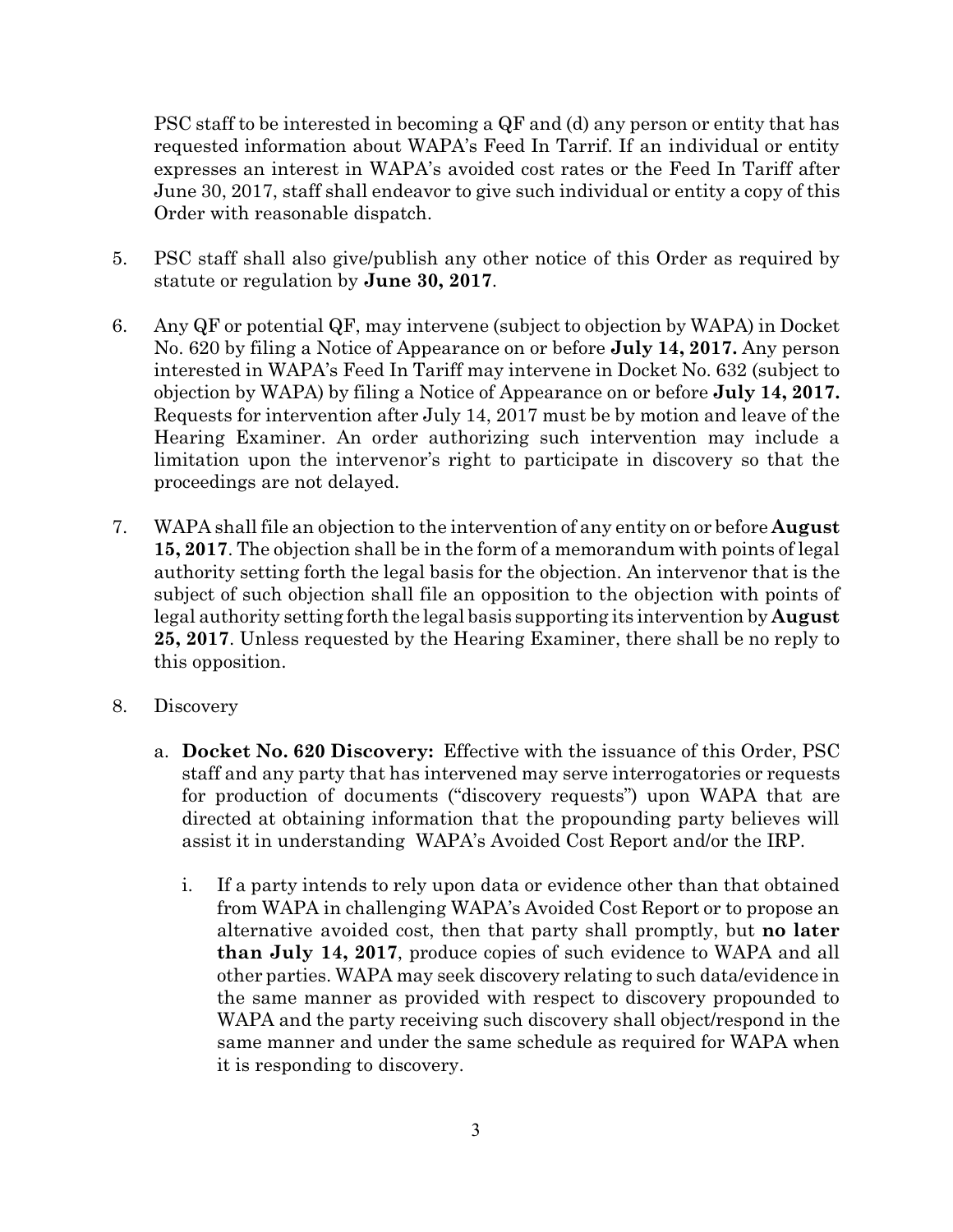- b. **Docket No. 632 Discovery:** Effective with the issuance of this Order, PSC staff and any party that has intervened may serve interrogatories or requests for production of documents ("discovery requests") upon WAPA that are directed at obtaining information that the propounding party believes will assist it in understanding WAPA's Petition for Approval of a Feed In Tariff for the Electric System.
	- i. If a party intends to rely upon data or evidence other than that obtained from WAPA in challenging WAPA's petition for approval of a Feed In Tariff or to propose an alternative Feed In Tariff, then that party shall promptly, but **no later than July 14, 2017**, produce copies of such evidence to WAPA and all other parties. WAPA may seek discovery relating to such data/evidence in the same manner as provided with respect to discovery propounded to WAPA and the party receiving such discovery shall object/respond in the same manner and under the same schedule as required for WAPA when it is responding to discovery.

# c. **Discovery Generally:**

- i. Parties propounding discovery shall attempt to avoid serving discovery that duplicates requests propounded by someone else. All parties shall be served copies of discovery and discovery responses. To the extent that discovery is duplicative, WAPA may respond by incorporating a response to an earlier request (specifically identifying the prior request and response). To the extent that only a portion of a request is duplicative, WAPA may incorporate a prior response to the portion that is duplicative but shall also respond to the remaining portion of the request that is not duplicative.
- ii. Any documents produced shall be numbered with an individual identifying number (*e.g.,* a "Bates" number or similar number system). Responses to individual requests for production of documents shall identify the specific documents that are responsive to a particular request. (*E.g.*, a response, "See all documents produced to date" is not acceptable.)
- iii. If WAPA objects to any discovery requests, it shall serve written objections to the specific discovery request for which it has an objection within 14 days of receiving the discovery requests, specifying the nature of the objection with sufficient detail such that the propounding party may understand the objection and, if appropriate, rephrase the discovery request to meet the objection. For example, if the objection is that the discovery request is "vague," WAPA shall state which word or words it believes is/are vague and how it interprets the request. Any objection not raised within 14 days of receiving the discovery request shall be deemed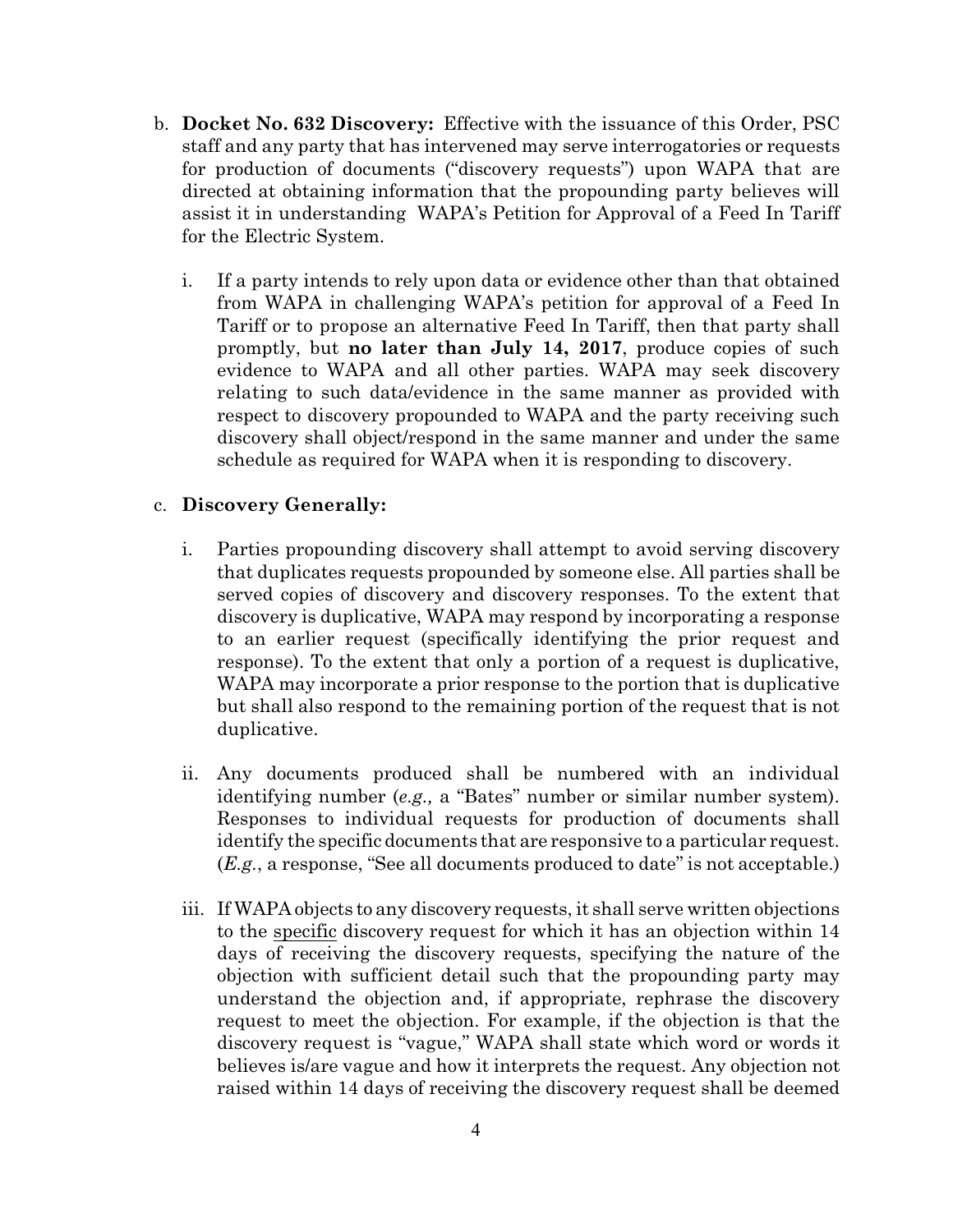waived.

- iv. A propounding party receiving an objection from WAPA to a discovery request shall have 7 days to either resolve the objection informally with WAPA or file a motion with the Hearing Examiner for a ruling on the objection. WAPA shall respond to any such motion within 7 days of receipt; no reply to such response will be accepted absent extraordinary circumstances.
- v. WAPA shall respond to any discovery request within 21 days of receiving same except to the extent it has objected to the request. If WAPA objects to a portion of a particular request, it shall respond to the portion for which it has no objection. If it believes a request is vague, the objection shall set forth with particularity the reason the request is vague and how WAPA interprets the request. For any response to a request for production, WAPA shall state whether it has fully responded to the request. The party propounding discovery and WAPA may stipulate, without the approval of the Hearing Examiner, to extend the deadline for responding to a discovery request by up to 14 days.
- vi. Discovery requests and responses may be served electronically. The parties are encouraged to create a repository on the Internet where any interested party and the public may access the documents that are produced in this matter.
- vii. All discovery shall be served upon the party from whom discovery is sought on or before **August 15, 2017**.
- 9. A telephonic status conference will be held with representatives of WAPA, PSC staff, and any intervenors on **September 1, 2017** at 10:00 a.m. for the purposes of considering any changes to this schedule, the preliminary statement of scope set forth above, and the procedure to be followed in the evidentiary hearing.
- 10. Briefing on Avoided Cost Rates:
	- a. Any party wishing to challenge any portion of WAPA's Avoided Cost Report shall file a brief or memorandum identifying the issues it disputes and submitting (or identifying, if the documents are available in a repository) any evidentiary material that it believes supports such challenge by **September 29, 2017**.
		- i. To the extent that a party wishes to propose alternative avoided cost rates, the brief or memorandum shall specify the proposed alternative cost rates